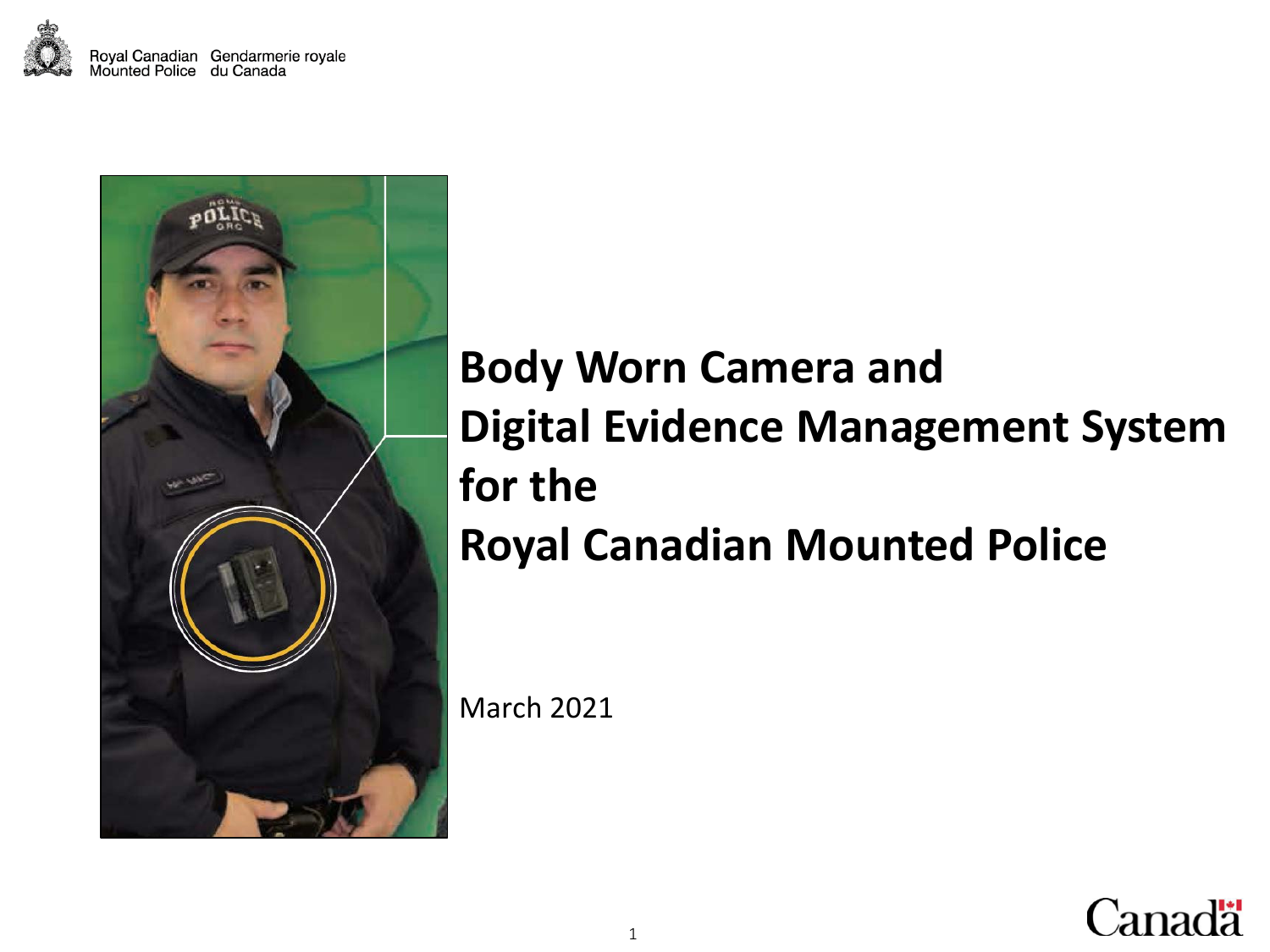# Why Body Worn Cameras?

- Body Worn Cameras (BWC) are intended to overtly capture an accurate unbiased and reliable audio/video account of incidents involving uniformed police
- Increasingly deployed by police in Canada and internationally to:



- Other potential benefits?
	- a reduction in the number of public complaints
	- increased usage of video evidence in court proceedings resulting quicker resolution

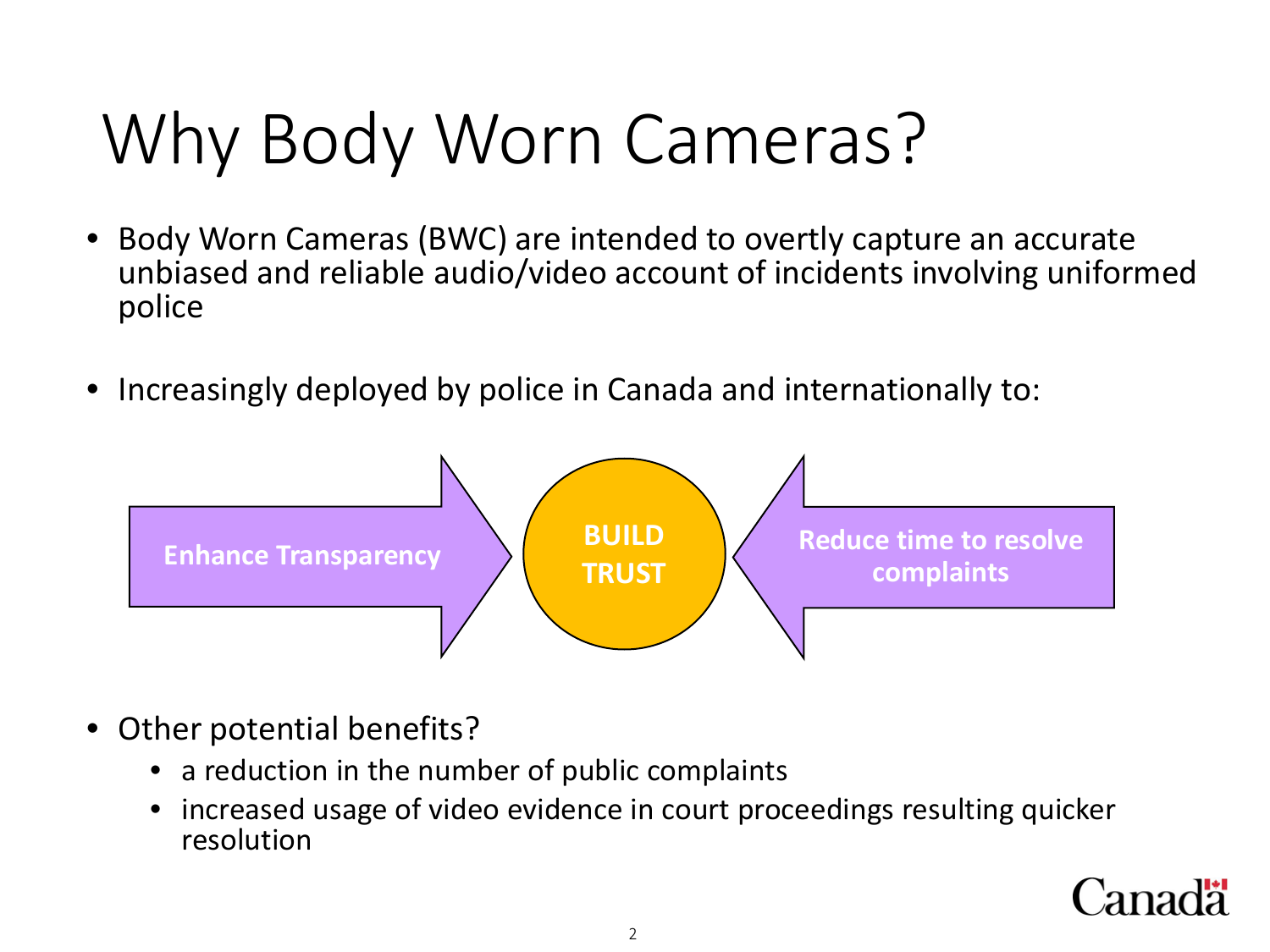# Why Now?

- The RCMP is committed to enhancing trust with the communities it serves. One way to increase trust is by increasing transparency of police interactions with citizens.
- BWC alone are not expected to change behavior; this is **one part** of a comprehensive RCMP strategy to *address systemic racism*.



## "

Providing body-worn cameras to RCMP officers is viewed as an important step to strengthening RCMP trust, transparency and accountability, with a focus on strengthening trust and relationships with racialized and Indigenous communities."

Fall Economic Statement 2020

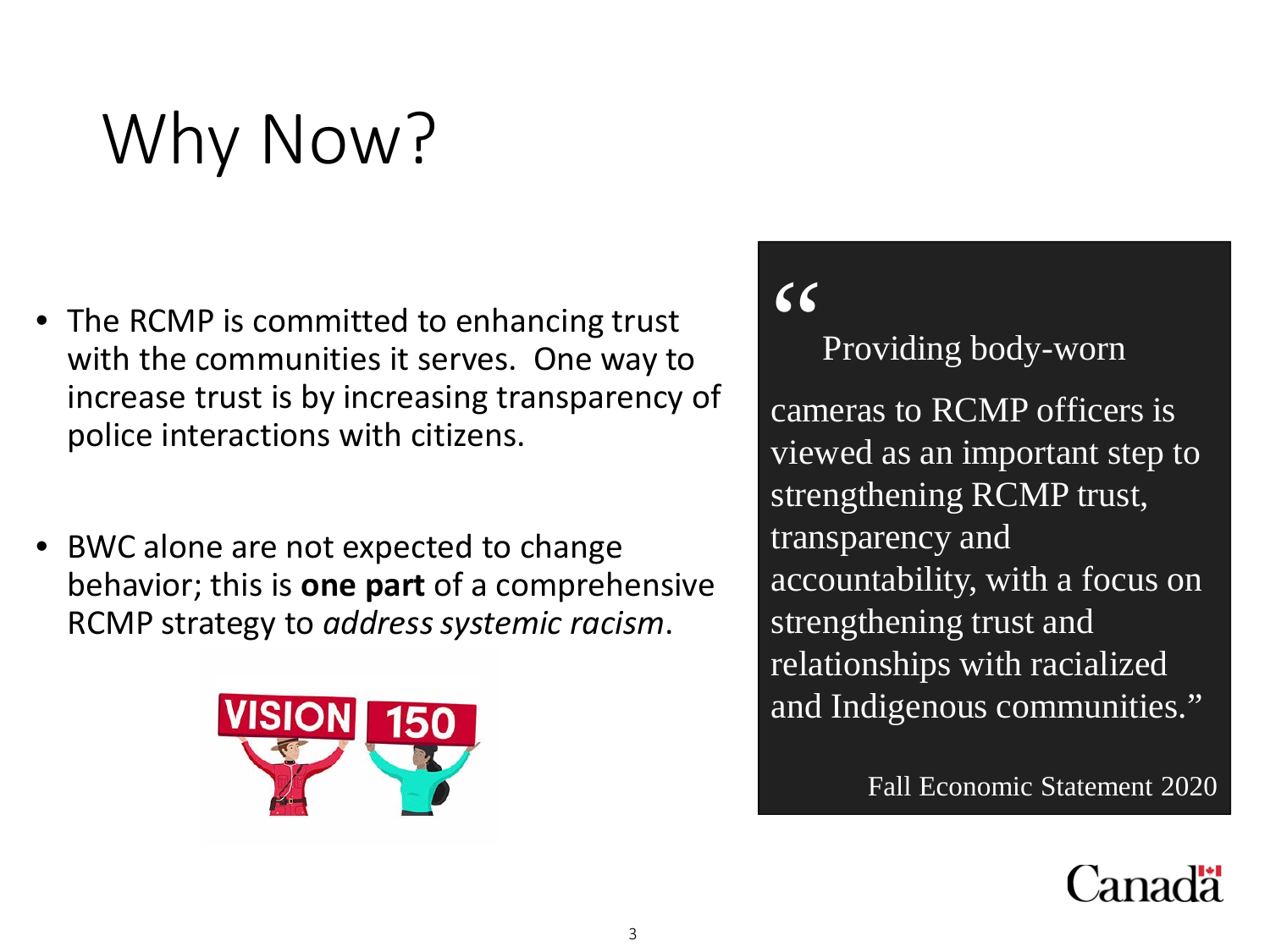

Initiative Objectives

Improved evidence gathering and prosecutions

Improved transparency and accountability for police leading to increased public trust confidence in police

> Timely resolutions or withdrawal of complaints upon video viewing

> > Improved police and public behaviour

Work is underway to identify specific metrics to measure the achievement of results

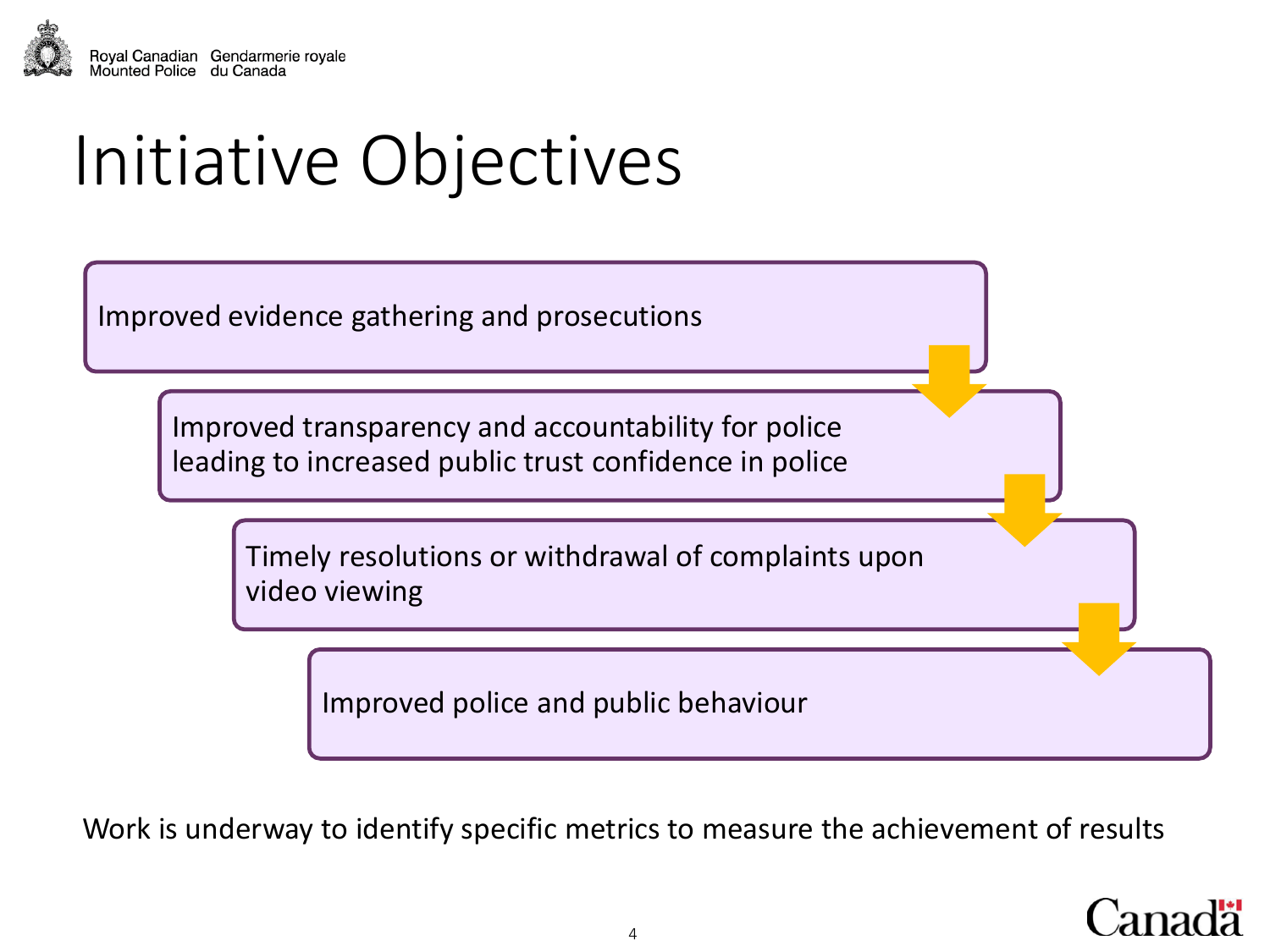

## What we know



BWC will become a *national standard* for RCMP members that are interacting directly with communities.



Based on research, the RCMP estimates BWCs will cost \$2000-\$3000 per camera per year. These numbers will be confirmed once a vendor is in place.



There is an expectation that BWC will start to be rolled out in Fall 2021 and an understanding that **roll-out could take up to 18 months**.



Once vendor is selected, **implementation will be phased**. Pilots in various settings (e.g., rural, remote, and urban) expected to assist in refining and adjusting procedures and training materials prior to broad implementation.

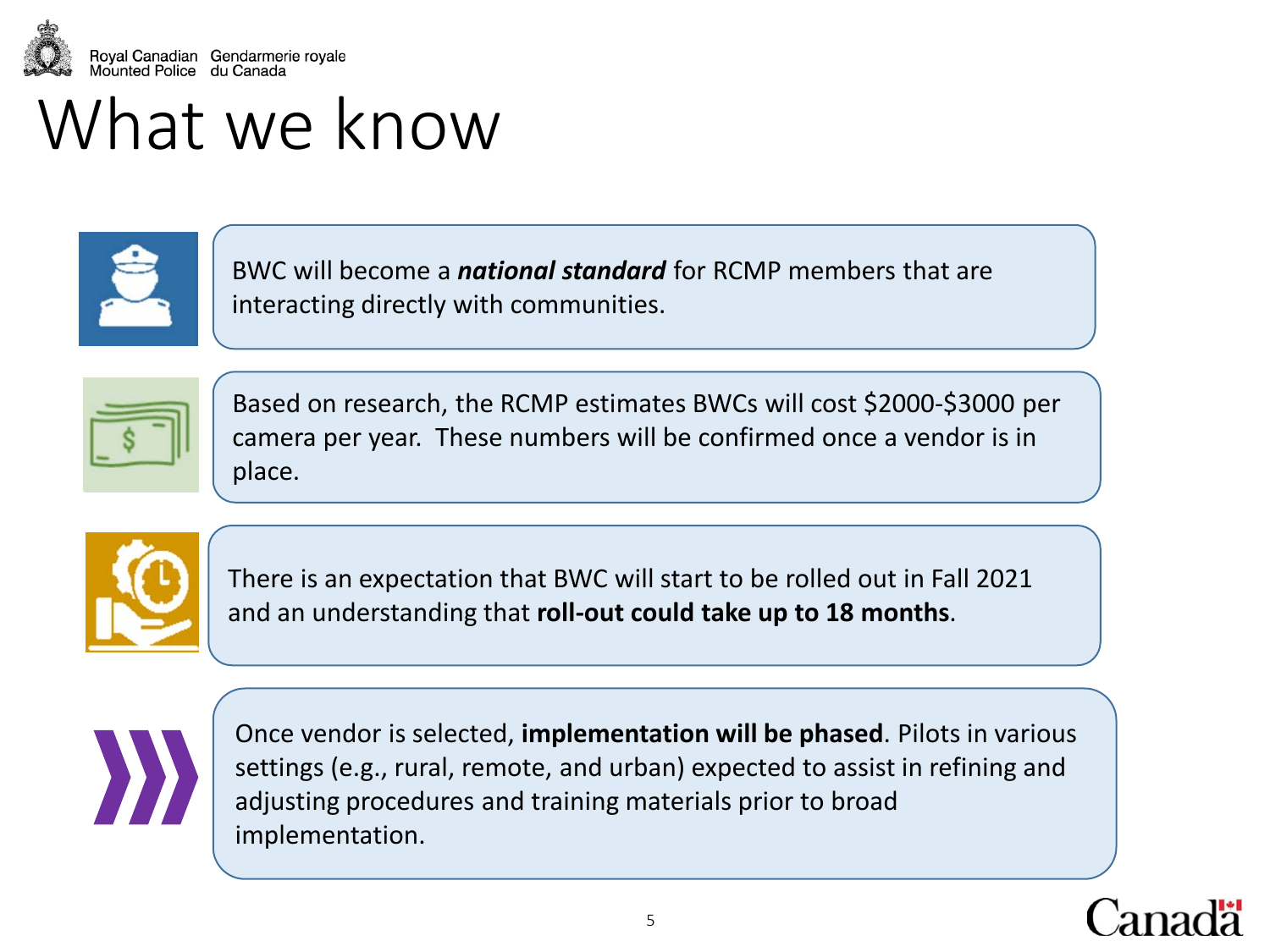

## What we don't know…

- Exactly *how many* members will wear a camera….and how we will determine *who wears* a camera.
- *How* cameras will be rolled out across the country and the factors that will be considered to make this determination (network capabilities, stakeholders consultations, size of detachment).
- *How video evidence* will be handled and transferred to the courts.
- How and *what will be redacted* to respect various privacy requirements across the country.
- *What services* an external vendor will provide vs. what will be handled within RCMP.
- *What methodology* will be used to recover the costs of the program.
- Etc.

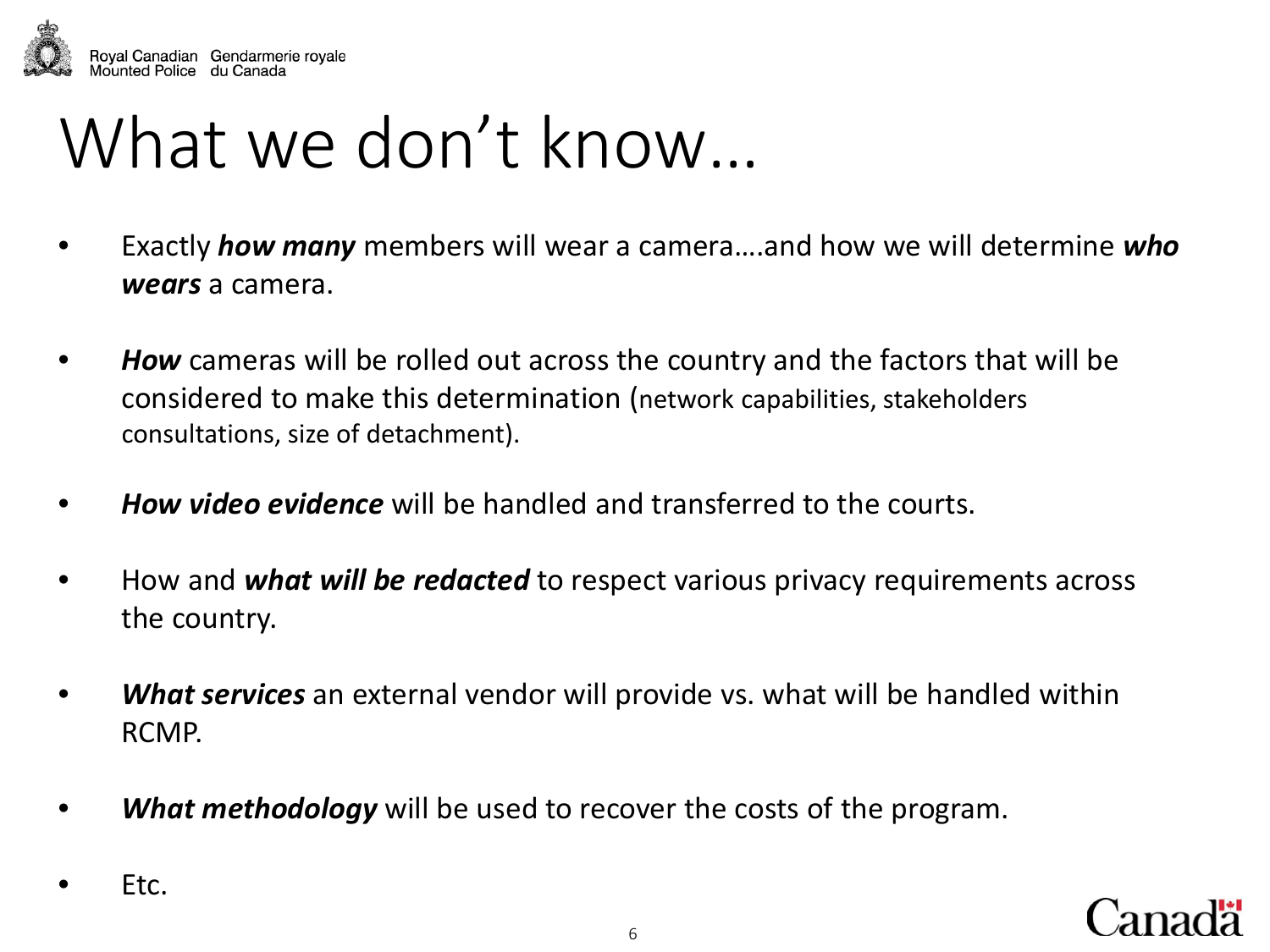

## Procurement for this Initiative

A procurement strategy has been developed for the program. The assumption is that we will contract for services and outsource as much of the program as feasible.

| <b>STEP</b>                                | <b>TIMELINE</b>                       | <b>COMPLETE</b> |
|--------------------------------------------|---------------------------------------|-----------------|
| <b>Issue Request for Information (RFI)</b> | October 2020                          |                 |
| Hold an Industry session                   | November 2020<br>(12 participants)    |                 |
| One-on-one sessions with industry          | December 2020                         |                 |
| Intent to Qualify                          | Spring 2021                           |                 |
| <b>RFP</b>                                 | Summer 2021                           |                 |
| Contract award                             | Late Summer/early<br><b>Fall 2021</b> |                 |

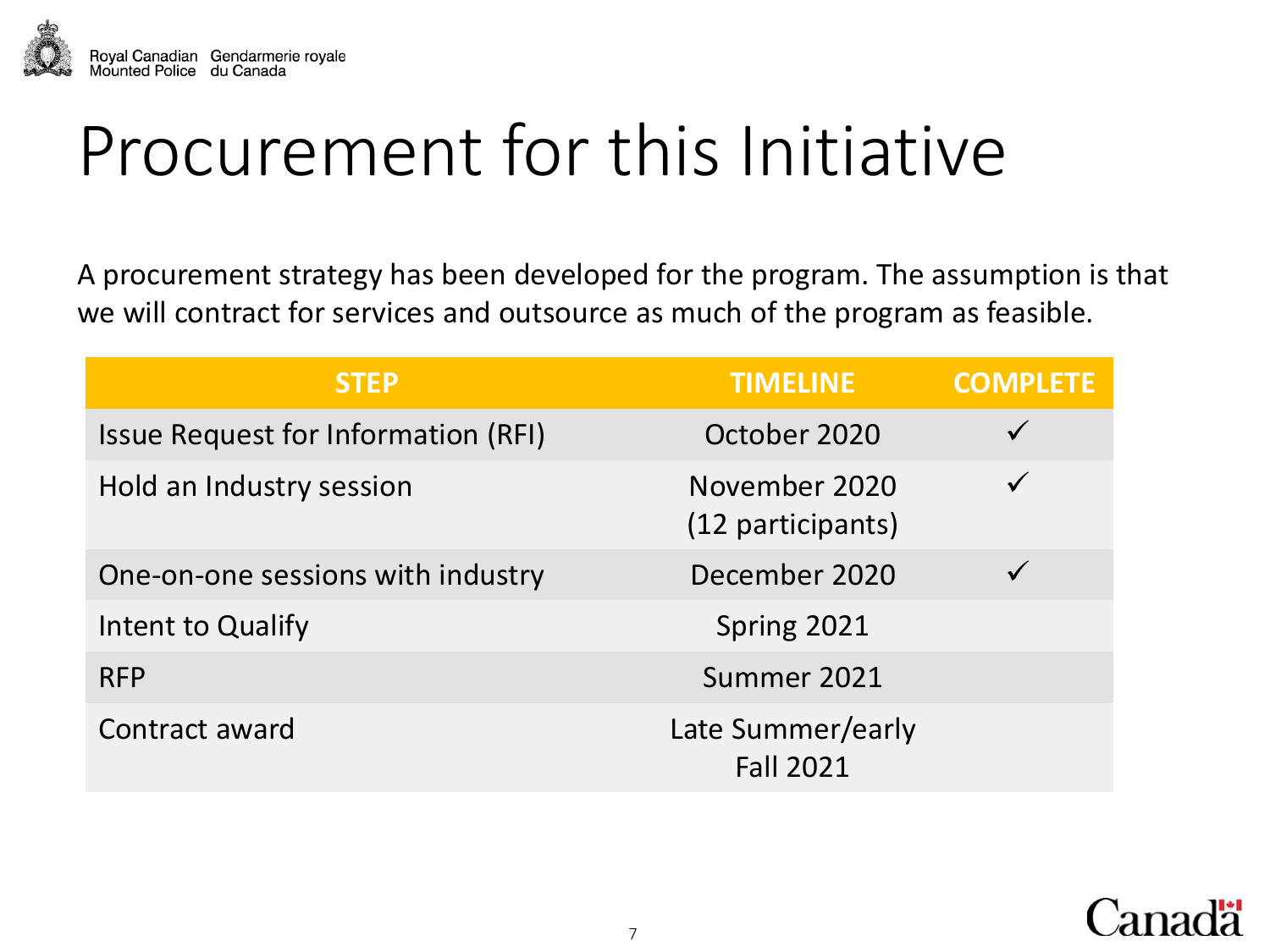

# Limited Pilot in V Division Underway

Pilot will inform community engagement strategies, how the cameras will be used, training needs, and video use at trial.

## **BODY-WORN CAMERAS**

## **BODY-WORN CAMERAS IN IQAI UIT**

Starting in November 2020, some RCMP officers in Igaluit will have body - worn cameras. They'll be starting to use the cameras over the next few months. This pilot will help us roll out cameras to other officers across the country.

### **STARTING TO USE THE CAMERAS IN PHASES**

There will be three phases to the pilot of the cameras in loaluit.

### PHASE 1

November 2020 2 officers on each shift will have cameras 8 cameras total

## PHASE 2

January 2021

16 cameras total

## **PHASE 3**

shift will have cameras 24 cameras total

We're doing it this way so we can make changes based on new information.

Canada

4 officers on each shift will

February 2021 All general duty officers on each

## have cameras

### Canadians need to feel protected and respected by the police. Body - worn cameras can help to increase the trust between police and the

communities they serve, because: they show what happens during police stops

**WHY USE BODY-WORN** 

CAMERAS

- the videos can be used as evidence for complaints or in court
- they can encourage better police and public behaviour

### **HOW OFFICERS WILL USE THE CAMERAS**

### **TURNING THE CAMERA ON**

Officers may turn the camera on during calls for service, including:

- Mental health calls Interactions with people in crisis
- Crimes in progress For investigations
- Public disorder

They may also turn the camera on when they interact with the public, but not in every situation.

### TURNING THE CAMERA OFF

You can ask the officer to turn off the camera. The officer will consider your right to privacy versus the nature of the call, the location,

and the situation. Based on this, they may or may not turn off the camera. If you disagree. you can:

contact the detachment make a public complaint

- make a privacy complaint about the RCMP

### LETTING YOU KNOW THE CAMERA **IS RECORDING**

If possible, officers will let you know when the camera is recording.



on and red means it's recording. These lights will always be on, unless the

officer turns them off for their safety (in lowor no-light situations).

### BYSTANDERS CAUGHT ON VIDEO

As a bystander to a call for service, you might be caught on video even if you're not involved in the call. To protect your privacy, we will:

Blur your face and/or licence plate Mute or distort your voice

## **REQUESTING A COPY OF A VIDEO**

You can make an Access to Information request to get a copy of a video. www.rcmp-grc.gc.ca/en/accessinformation-and-privacy

## **V** Div Pilot

- Launched November 30, 2020  $\bullet$
- 24 cameras rolled out to general  $\bullet$ duty police officers
- Communication and  $\bullet$ engagement activities effective
- Public response positive; no  $\bullet$ significant concerns
- Draft policy/procedures serve a  $\bullet$ good working model
- Working closely with Crown to  $\bullet$ meet disclosure requirements

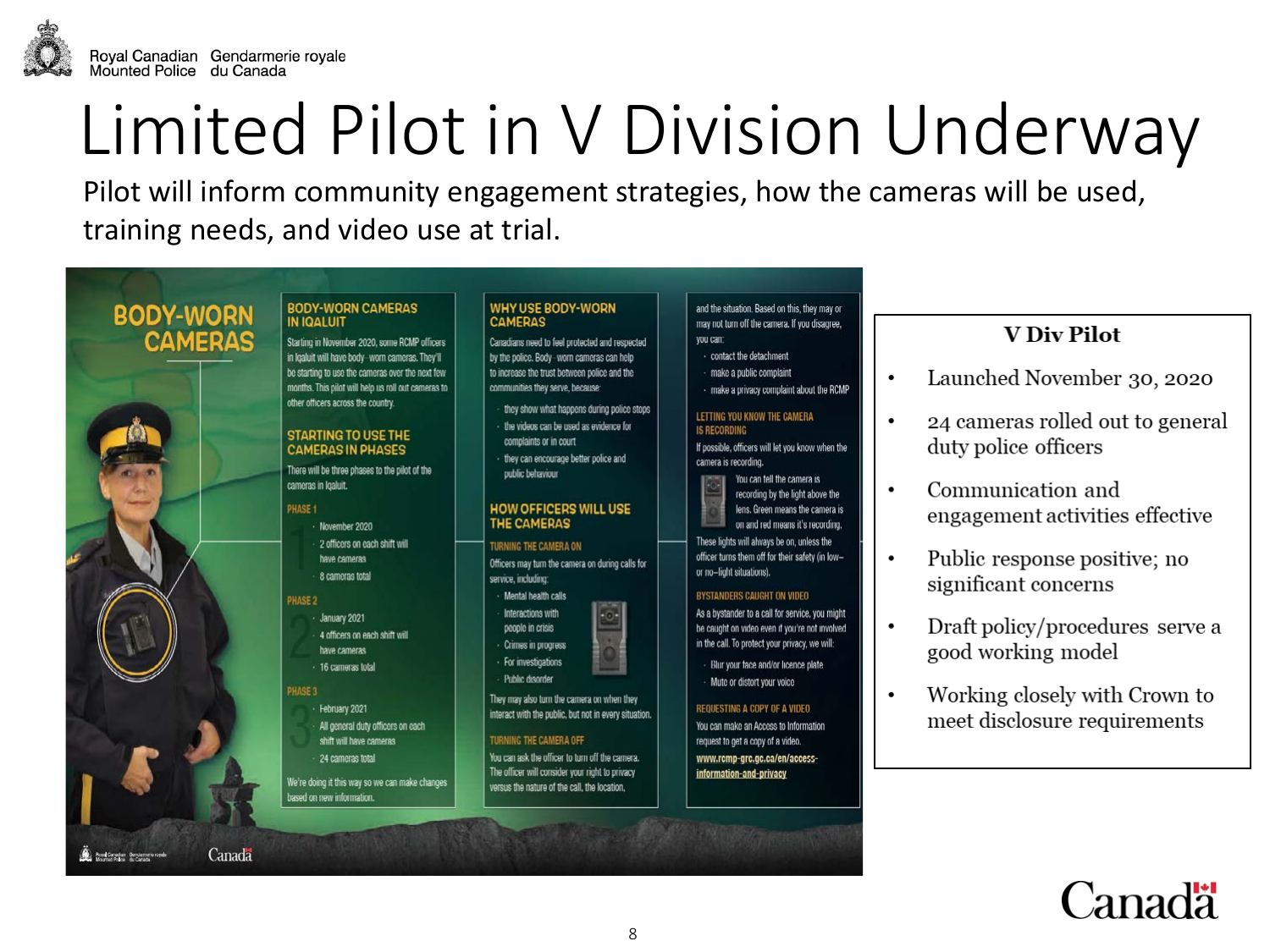

## Stakeholder Engagement

- Various questions and concerns about BWC:
	- Privacy vs Transparency
	- Digital evidence and disclosure
	- IT Infrastructure and remote/northern communities
	- Cost vs Benefit
	- Etc…
- Proactive engagement at **national and local levels at various stages** to raise awareness, answer questions, engage and seek feedback on policy and planning, and to support implementation.